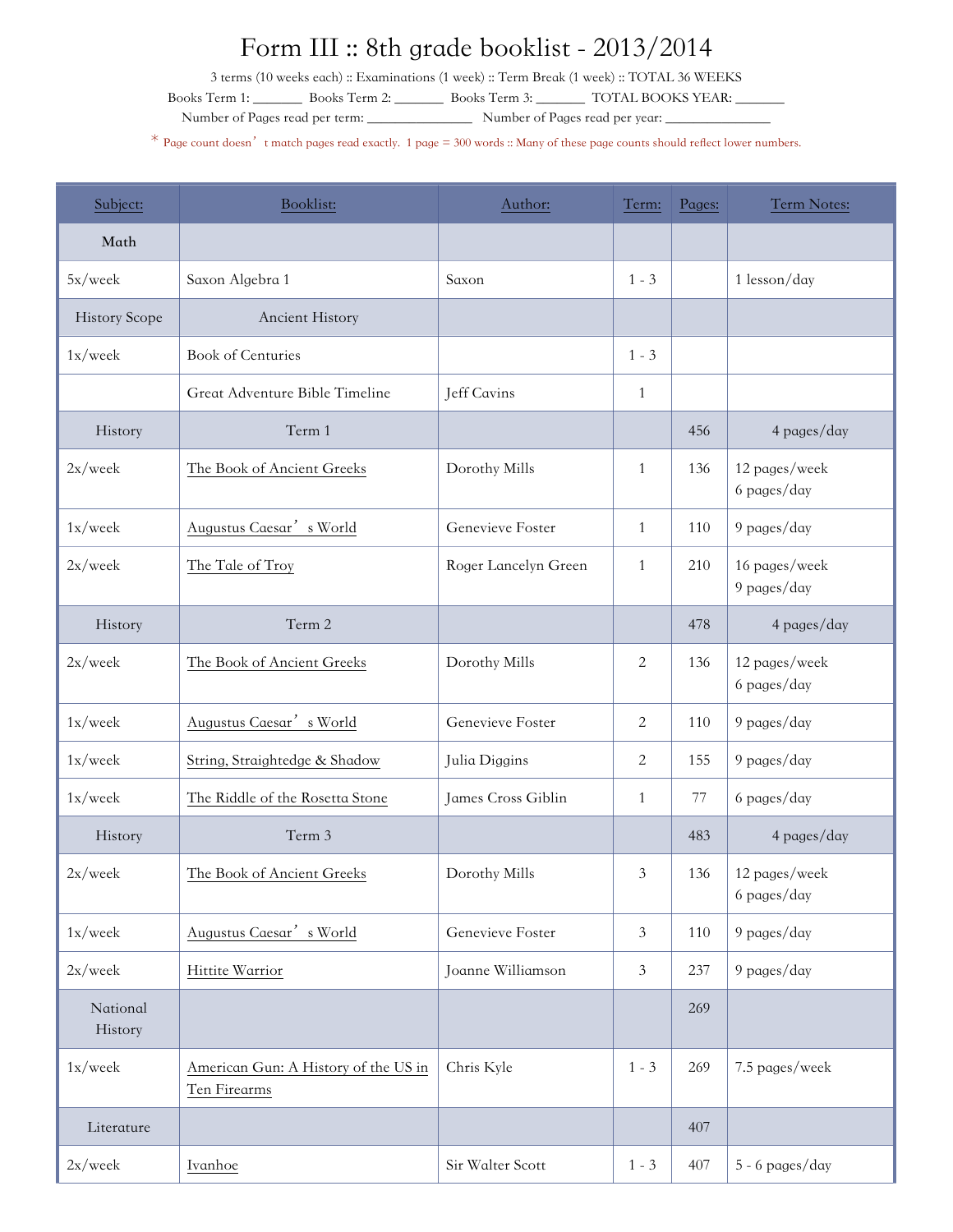| Subject:                              | Booklist:                                                                    | Author:                                                                    | Term:        | Pages: | Term Notes:                                                                                                                                                                                   |
|---------------------------------------|------------------------------------------------------------------------------|----------------------------------------------------------------------------|--------------|--------|-----------------------------------------------------------------------------------------------------------------------------------------------------------------------------------------------|
| Geography                             |                                                                              |                                                                            |              | 230    |                                                                                                                                                                                               |
| $1x/$ week                            | Kon-Tiki                                                                     | Thor Heyerdahl                                                             | $1 - 3$      | 230    | 7 pages/week                                                                                                                                                                                  |
| Plutarch                              |                                                                              |                                                                            |              | 154    |                                                                                                                                                                                               |
| $1x/$ week                            | Lives From Plutarch                                                          | John McFarland,<br>Pleasant & Audrey<br>Graves                             | $1 - 3$      | 154    | Greek lives<br>2 lives/term<br>Term 1:36 pages<br>Term 2: 45 pages<br>Term 3:71 pages                                                                                                         |
| Religion                              |                                                                              |                                                                            |              | 610    |                                                                                                                                                                                               |
| Catechism<br>$1x/$ week               | Baltimore Catechism #3<br>12 lessons this year                               | <b>St. Benedict Press</b><br>Classics, supplement by<br>Fr. Thomas Kinkead | $1 - 3$      | 103    | 4 lessons/term<br>34 pages/term<br>3 pages/day                                                                                                                                                |
| Saints<br>$1x$ /week                  | David of Jerusalem                                                           | Louis de Wohl                                                              | $1 - 3$      | 256    | 85 pages/term<br>7 pages/day                                                                                                                                                                  |
| Bible<br>$2x/$ week                   | Ignatius Catholic Study Bible: Genesis                                       | Ignatius Press                                                             | 1            | 80     | 7 pages/week<br>2, 3 pages/day                                                                                                                                                                |
| Bible<br>$2x/$ week                   | Ignatius Catholic Study Bible: Exodus                                        | Ignatius Press                                                             | 2            | 71     | 6 pages/week<br>3 pages/day                                                                                                                                                                   |
| Bible<br>$2x$ /week                   | Ignatius Catholic Study Bible:<br>Proverbs, Ecclesiastes, Song of<br>Solomon | Ignasius Press                                                             | $\mathbf{2}$ | 100    | 8 pages/week<br>4 pages/day                                                                                                                                                                   |
| Language Arts                         |                                                                              |                                                                            |              |        |                                                                                                                                                                                               |
| Narration                             | Oral and Written continue after<br>reading                                   |                                                                            | $1 - 3$      |        | ** Goal of 2 written<br>narrations/week                                                                                                                                                       |
| Dictations &<br>Grammar<br>$2x/$ week | Spelling Wisdom - book 2                                                     | Simply Charlotte Mason                                                     | $1 - 3$      |        | 2 Dictation lessons/<br>week - use dictation<br>lessons to review<br>Winston Grammar                                                                                                          |
| Grammar<br>$1x/$ week                 | Winston Word Works                                                           | Paul Erwin                                                                 | $1 - 3$      |        | 40 lessons<br>$1x/$ week                                                                                                                                                                      |
| Writing<br>$1x/$ week                 | Writer' s Jungle                                                             | Julie Bogart                                                               |              |        | PARTNERSHIP WRITING<br><b>STAGE</b><br>* KEEN OBSERVATION<br>EXERCISES (p. 33)<br>* FREEWRITES (p. 51)<br>* WRITING PROJECTS (see<br>plans)<br>Transitioning to<br><b>FALTERING OWNERSHIP</b> |
| Writing<br>$2x$ /week                 | <b>Classical Composition</b>                                                 | James A. Selby                                                             | $\mathbf{1}$ |        | Complete 6 lessons<br>1 lesson/2 weeks                                                                                                                                                        |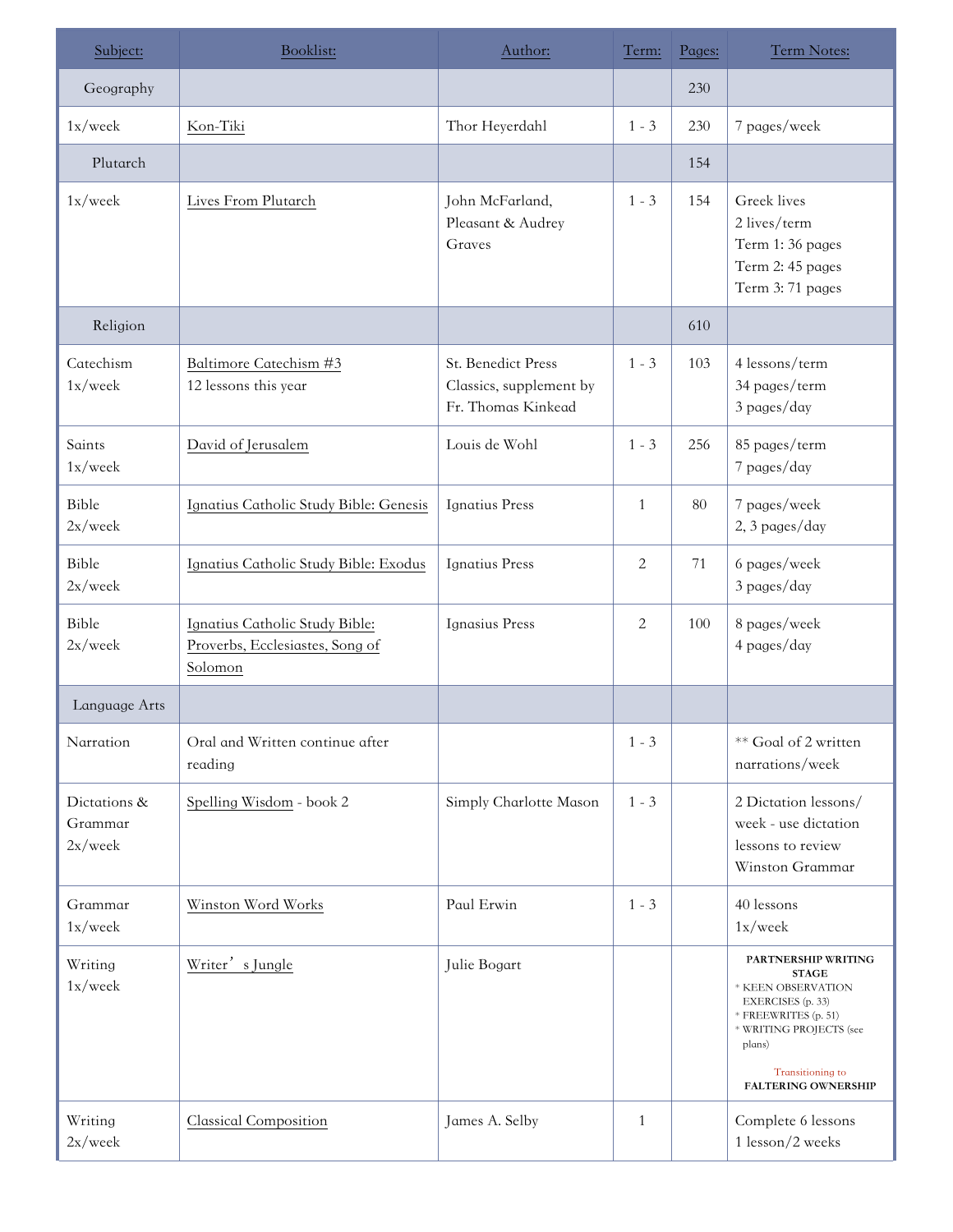| Subject:                                     | Booklist:                             | Author:                         | Term:                 | Pages: | Term Notes:                       |
|----------------------------------------------|---------------------------------------|---------------------------------|-----------------------|--------|-----------------------------------|
| Latin (Languages)                            |                                       |                                 |                       |        |                                   |
| $2x/$ week                                   | Our Roman Roots                       | James Leek                      | $1 - 3$               |        | One unit/term<br>1 lesson/2 weeks |
| Natural History                              |                                       |                                 |                       | 304    |                                   |
| Nature Study<br>Reference                    | Handbook of Nature Study              | Anna Botsford<br>Comstock       | $1 - 3$               |        | SEASONAL<br><b>REFERENCE</b>      |
| $2x/$ week                                   | Adventures In Nature                  | Edwin Way Teale                 | $1 - 3$               | 304    | 8 pages/week<br>4 pages/day       |
| Science                                      |                                       |                                 |                       | 1009   |                                   |
| $2x$ /week                                   | The Flying Circus of Physics          | Jearl Walker                    | $1 - 3$               | 323    | 9 pages/week<br>4, 5 pages/day    |
| $2x$ /week                                   | <b>Instant Physics</b>                | Tony Rothman                    | $1 - 2.5$<br>18 weeks | 237    | 13 pages/week<br>6.5 pages/day    |
| $2x/$ week                                   | The Forces of Matter                  | Michael Faraday                 | 2.5<br>6 weeks        | 88     | 15 pages/week<br>7 pages/day      |
| $3x/$ week                                   | The Physics of Superheroes            | James Kakalios                  | $\mathfrak{Z}$        | 361    | 30 pages/week<br>10 pages/day     |
| Logic                                        |                                       |                                 |                       | 118    |                                   |
| $1x/$ week                                   | The Art of the Argument               | <b>Classical Academic Press</b> | 1<br>4 weeks          | 13     | 38 pages/term<br>4 pages/week     |
| $1x$ /week                                   | The Discovery of Deduction            | <b>Classical Academic Press</b> | $1 - 3$<br>32 weeks   | 168    | 5.25 pages/week                   |
| Art                                          |                                       |                                 |                       |        |                                   |
| $2x$ /week                                   | Artistic Pursuits, Junior High Book 2 | Brenda Ellis                    | $1 - 3$               |        | 6 units/term<br>2 lessons/day     |
| Shakespeare                                  |                                       |                                 |                       |        |                                   |
| $2x/$ week                                   | Shakespeare's Stories: Comedies       | Retold by Beverley Birch        | $\mathbf{1}$          | 126    | 10 pages/week<br>5 pages/day      |
| $2x/$ week                                   | Shakespeare's Stories: Histories      | Retold by Beverley Birch        | 1                     | 126    | 10 pages/week<br>5 pages/day      |
| $2x/$ week                                   | Shakespeare's Stories: Tragedies      | Retold by Beverley Birch        | 1                     | 126    | 10 pages/week<br>5 pages/day      |
| <b>MORNING</b><br><b>BASKET</b><br>Fine Arts | <b>READ ALOUD</b>                     | Morning Basket                  |                       |        |                                   |
| Virtue/Character<br>$5x/$ week - M-F         | Character Calendar                    | Sister Mary Fidelis             | $1 - 3$               |        | Dated section daily               |